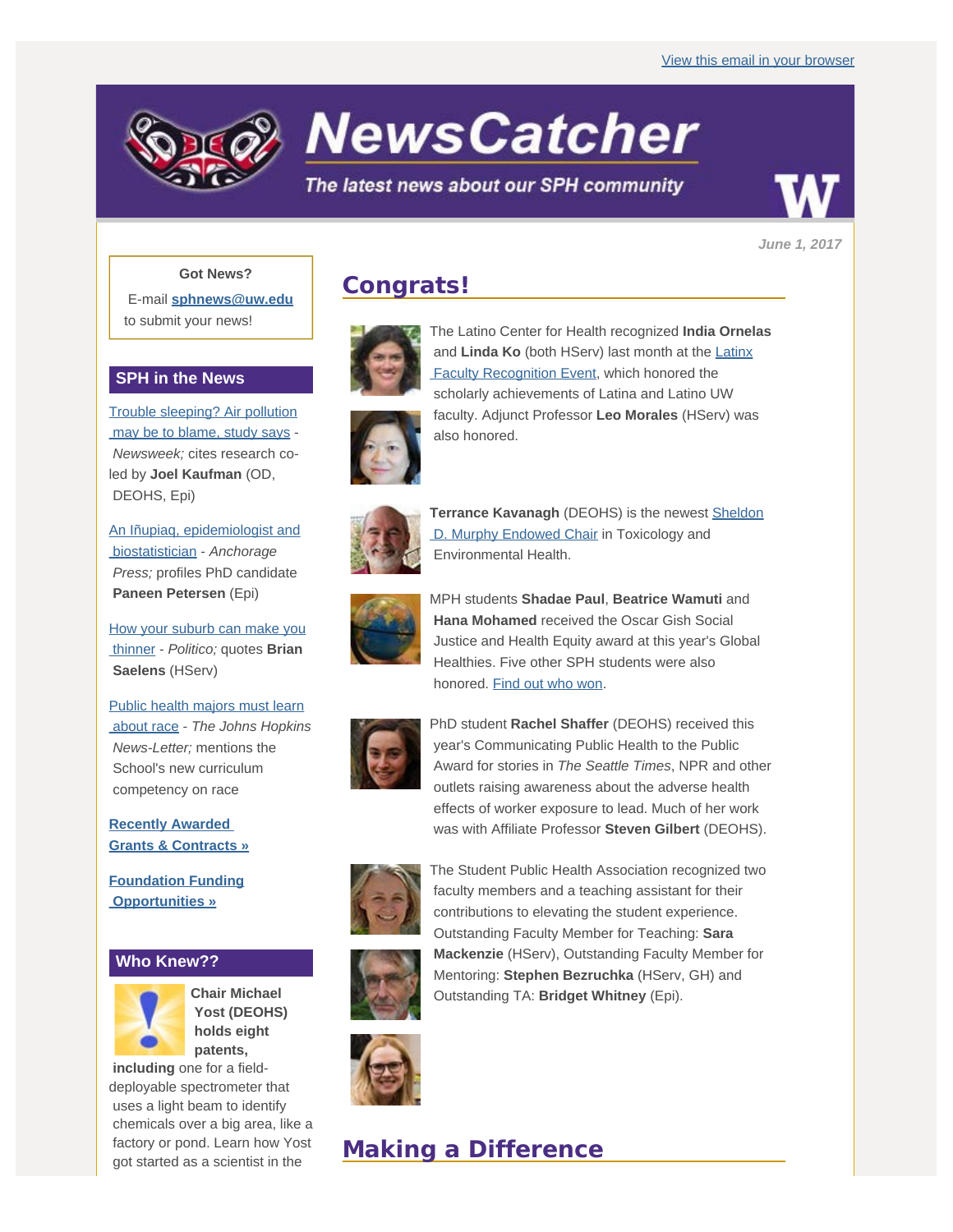#### [May](http://engage.washington.edu/site/R?i=zkTRIUQPxf-iGEkwRKqHbg) *[Close Up](http://engage.washington.edu/site/R?i=zkTRIUQPxf-iGEkwRKqHbg)*[.](http://engage.washington.edu/site/R?i=zkTRIUQPxf-iGEkwRKqHbg)

#### **On the Calendar**

**June 4-7** [American Industrial Hygiene](http://engage.washington.edu/site/R?i=F4_-fAsZMlYvImcnboOY8w)  [Conference & Exposition](http://engage.washington.edu/site/R?i=F4_-fAsZMlYvImcnboOY8w)

**June 7, 12:30-1:30pm** [Kenya Research and Training](http://engage.washington.edu/site/R?i=xr2YrIGjm_3MykWuIyXJdA)  [Center Seminar with Magnuson](http://engage.washington.edu/site/R?i=xr2YrIGjm_3MykWuIyXJdA)  [Scholar Erica Lokken](http://engage.washington.edu/site/R?i=xr2YrIGjm_3MykWuIyXJdA)

**June 8, 2-5 pm** [Maternal and Child Health](http://engage.washington.edu/site/R?i=X2DciUDkBuGkUqkssIG2cg) **Student Research Festival** 

**June 11, 12-3:30pm [SPH Graduation Celebration](http://engage.washington.edu/site/R?i=vHBVv0NDPvNRMYLWcUdKgg)** 

*We'll keep you busy: take a look at the [SPH Events Calendar](http://engage.washington.edu/site/R?i=pFheXSXB6Iu9uDGclaqZiw).*

### **Gloyd Lecture**

Congresswoman **Pramila Jayapal** will give this year's Stephen Stewart Gloyd Endowed Lecture. [Join us](http://engage.washington.edu/site/R?i=n4K6jr1tjjgDq_t3V4di8w) for her talk, "Global Austerity Policies, Inequality and Health: What Can We Do?," on June 2 at 7:30 pm in Kane Hall.

#### **Jobs**

[SPH job listings page](http://engage.washington.edu/site/R?i=bgmWiXnzKlJjM7NYSi66Jg) for national and local public health jobs and opportunities.

[NewsCatcher Archive](http://engage.washington.edu/site/R?i=8YUA76rQV2hW6P45AzRhkw)





Youth smoking rates have dropped to the lowest level in 22 years, but a new trend has emerged — electronic cigarettes. "The increase in youth vaping poses a threat to more than five decades of progress in

 tobacco control and prevention," says **Hena Parveen** (COPHP), who is working with the Tobacco Prevention Program at Public Health – Seattle & King County to develop a lesson on vaping for ninth graders and an Alternative to Suspension program for students who violate anti-vaping policy. Parveen is a scholar in the Tobacco Studies Program, housed within the School's Department of Health Services. Director **Sarah Ross-Viles** (HServ) says the program is "building [the](http://engage.washington.edu/site/R?i=SiGfcnfMhqpSiVYnqizWQw)  [next generation of tobacco experts](http://engage.washington.edu/site/R?i=SiGfcnfMhqpSiVYnqizWQw)."

# **Around the Water Cooler**



**Scott Emerson** (Biostat) will give this year's [Ross L.](http://engage.washington.edu/site/R?i=LhWX89n2hHb3yqnwKT8ceQ)  [Prentice Endowed Lecture](http://engage.washington.edu/site/R?i=LhWX89n2hHb3yqnwKT8ceQ) today, June 1, at 3:30 pm in the Arnold Building at Fred Hutch.



**Abraham "Abie" Flaxman** (GH), vice president of the UW's American Association of University Professors (AAUP), recently moderated [a panel discussing](http://engage.washington.edu/site/R?i=nzNwLgIF9lHC_bYXVhlHjA) the Red Square shooting on Inauguration Day.



**Rais Bhuiyan**, founder of [World Without Hate](http://engage.washington.edu/site/R?i=PiMLnXnearcjKAOsjCJaVw), was shot in the face while working in a gas station. He shared his story at a recent event for Workers' Memorial Day, hosted by DEOHS. [Watch a video](http://engage.washington.edu/site/R?i=jzowg-SAmU5ObM3rbWyz0A), featuring MPH student **Allyson O'Connor** (DEOHS).



More than 400 students from 138 universities and 12 research centers [from around the world](http://engage.washington.edu/site/R?i=NjfR-fUjaA0pYrJo1NavZA) have been awarded tuition and/or travel scholarships to the Department of Biostatistic's 2017 Summer Institutes.



**Jennae Carpio** and **Virginia Frausto** (both OD), from Academic Affairs, start graduate school in the fall. Carpio will join the UW School of Social Work and Frausto will study for her MPA at Seattle U. Both plan to continue working full time.



**Featured by the ASPPH**

[Tobacco Studies Program trains public health leaders to end global](http://engage.washington.edu/site/R?i=W5r1n6wpJW5x6zn6sifSRQ)  [epidemic](http://engage.washington.edu/site/R?i=W5r1n6wpJW5x6zn6sifSRQ);

**Sarah Ross-Viles** (HServ)

[SPH researcher co-leads state report on fentanyl overdose deaths;](http://engage.washington.edu/site/R?i=Q1S6VBUq1GtmrFasUE8mHQ) **Caleb Banta-Green** (HServ)